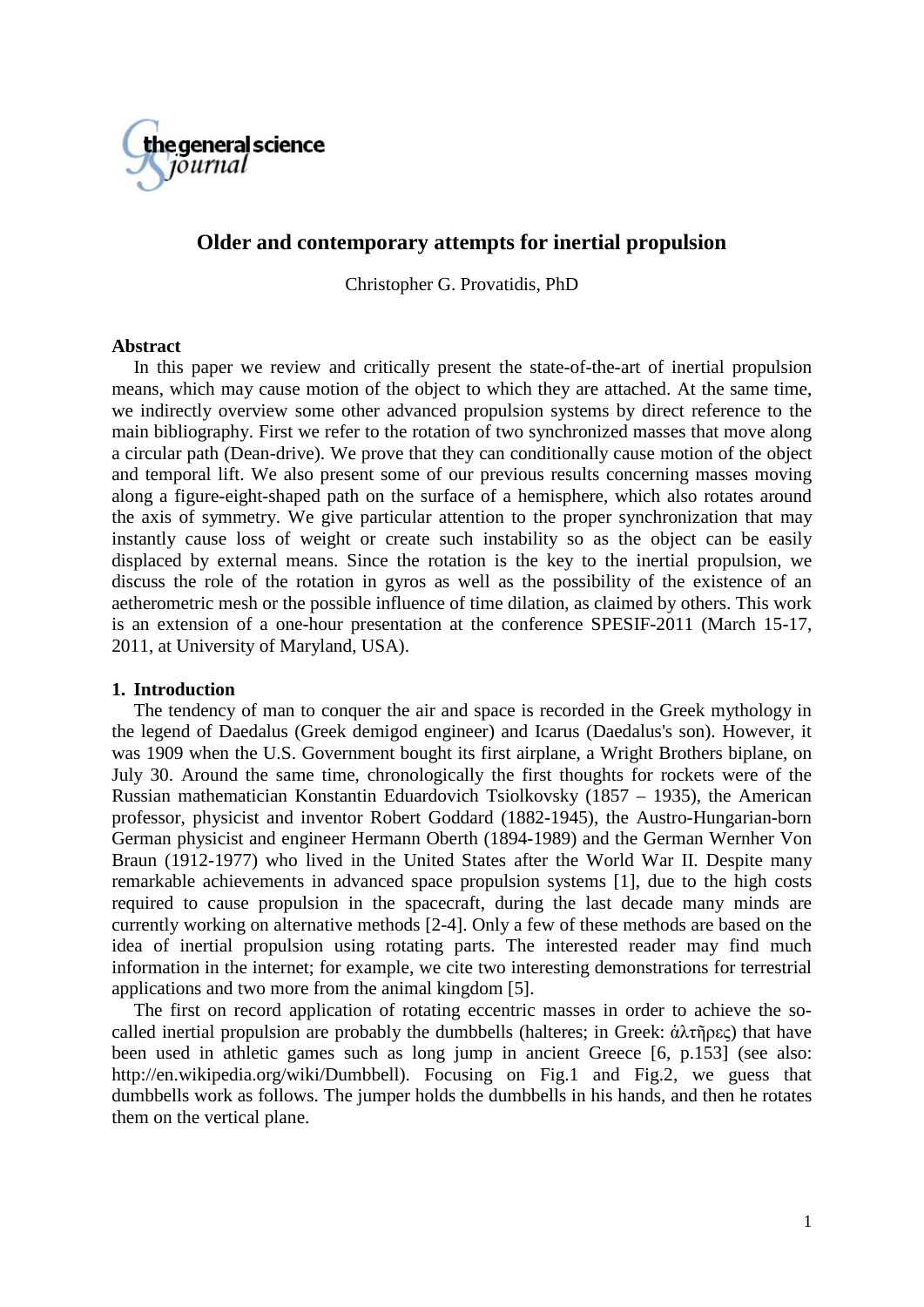

**Fig.1**: Young boy holding a [discus](http://en.wikipedia.org/wiki/Discus) at the [palaestra.](http://en.wikipedia.org/wiki/Palaestra) Near him, a pick to prepare the landing ground for the long jump and a pair of dumbbells [\(halteres\)](http://en.wikipedia.org/wiki/Halteres_%28ancient_Greece%29) used to maintain equilibrium during the jump. Interior of an [Ancient Greek](http://en.wikipedia.org/wiki/Ancient_Greece) Attic [red-figure](http://en.wikipedia.org/wiki/Red-figure_pottery) [kylix,](http://en.wikipedia.org/wiki/Kylix_%28drinking_cup%29) 510–500 BC, [Louvre](http://en.wikipedia.org/wiki/Louvre) Museum, Paris.



**Fig.2**: Dumbbells [\(halteres\)](http://en.wikipedia.org/wiki/Halteres_%28ancient_Greece%29) used in athletic games in ancient Greece, [National Archaeological Museum,](http://en.wikipedia.org/wiki/National_Archaeological_Museum,_Athens)  [Athens.](http://en.wikipedia.org/wiki/National_Archaeological_Museum,_Athens)

When the jumper lifts off the ground, the dumbbells are either at the ultimate or at the lower point thus directed parallel to the athlete's motion; therefore their linear momentum is a vector towards the direction of long jump. When the jumper touches the ground, the dumbbells should be at 90 degrees ahead, therefore the horizontal component of the linear momentum becomes zero. In this way, the change of linear momentum of the dumbbells increases the momentum of athlete's body thus giving him the capability to increase the distance jumped.

Twenty five centuries later, in mid-1950s, a USA citizen named Norman Dean (a civil service employee residing in Washington DC) proposed the use of two contra-rotating eccentric masses in order to convert rotary motion to unidirectional motion [7]; see also: http://en.wikipedia.org/wiki/Dean\_drive. He claimed that in this way one could achieve thrust thus producing motion of the object to which this system was attached. Since then, Dean's mechanism was internationally named as 'Dean drive' or 'Dean space drive'. This subject attracted the attention of many scientists, science fiction writers and philosophers [8-13]. In the pure scientific domain, from the book of the reputable Russian academician Prof. I.I. Blekhman, which was translated into English ten years ago [14], we learn that the applicability of Dean's drive to air or space propulsion has been discussed within two works in the Russian language [15,16]. Also, five years ago NASA published a technical report [17] and a paper [18], both of wider interest.

A brief explanation on the incapability of Dean's drive could be as follows. At every time, every rotating mass passes through a point at a certain velocity; exactly after a whole period of 360 degrees, the same mass passes through the same point at exactly the same velocity. As a result, the change of linear momentum is zero. Therefore, since no other external force is exerted, the net impulse per period vanishes thus inertia propulsion is not possible. From a different point of view, when the mass draws the upper half of the circle the corresponding impulse is positive, while when it draws the lower half it becomes negative (both of equal absolute value). This topic has been thoroughly studied by the author during the last three years [19-21], while he has recently cooperated to extend it to its electromagnetic equivalent [22].

The aim of this paper is to review the several attempts that have been made towards the development of mechanical and other non-mechanical antigravity systems.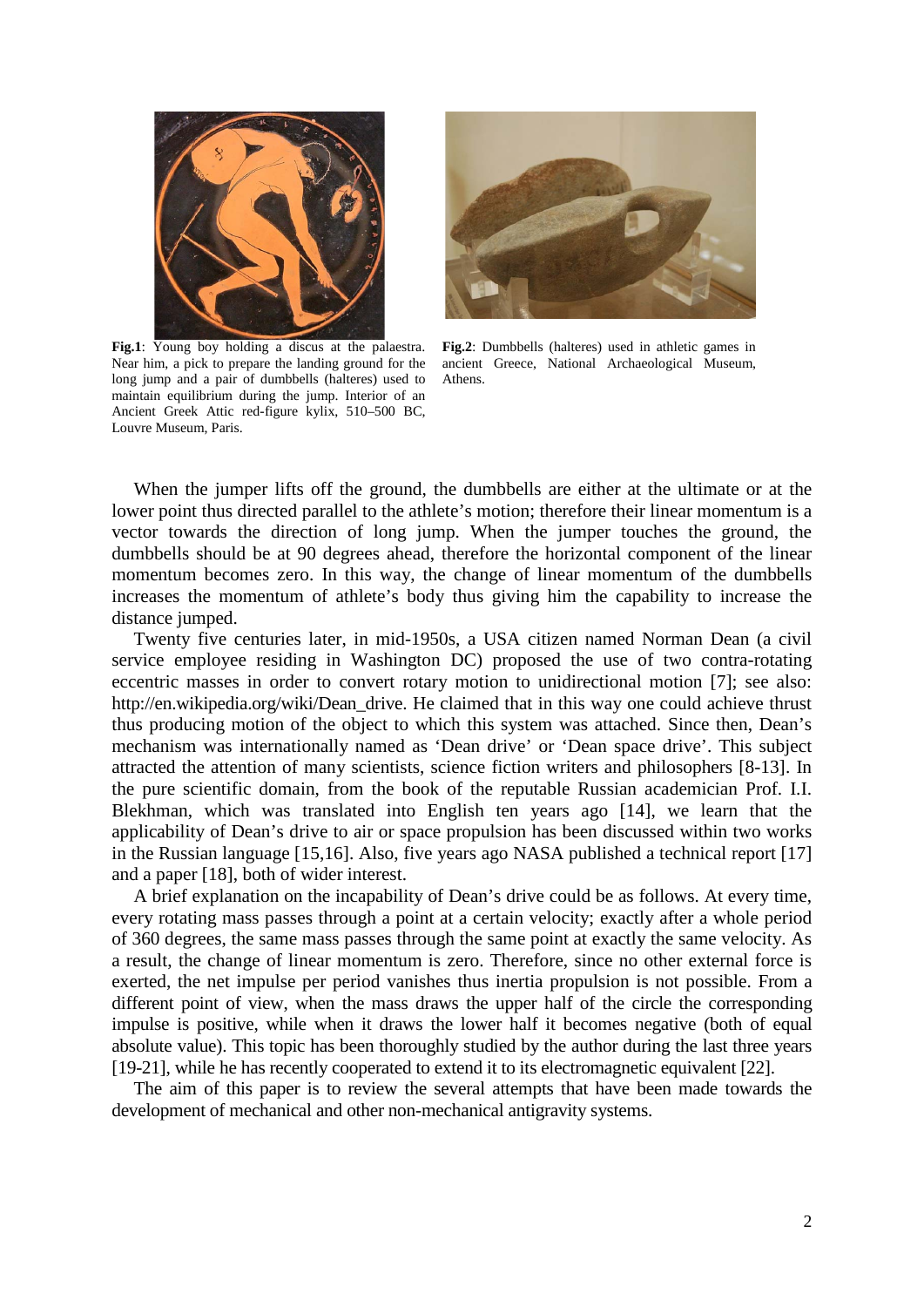## **2. Alternative propulsion**

A useful book concerning the several antigravity systems is due to LaViolette [23]. Moreover, based on additional information collected for the purposes of this paper, among others a crude classification in chronological sequence could be as follows:

- 1920: Townsend Brown's Technology of Electrogravitics
- 1929: Viktor Schauberger
- 1959: Dean drive (US Patent 2,886,976)
- 1969: Searle effect generator (http://en.wikipedia.org/wiki/John Searl, http://searleffect.com/)
- 1980: Cook, Device for Conversion of Centrifugal Force to Linear Force and Motion, US Patent 4,238,968.
- 1992: Eugene Podkletnov (superconductive materials)
- 1999: Laithwaite & Dawson, "Propulsion System", US Patent 5,860,317 (grant Jan.1999)
- 2000: Roshchin & Godin, "An experimental investigation of the physical effects in a dynamic magnetic system", Technical Physical Letters, Vol. 26,(12), pp.70-75
- 2001: Robertson, Propulsion method and apparatus utilizing centrifugal force". World Intellectual Property Organization (WIPO), Number WO 01/46584 A3, 28 June 2001.
- 2003: Chung, Internal propulsion apparatus of closed system using a Coriolis force, International Patent WO 03/087574 A1, 23 (Publication date: 23 October 2003)
- 2005: Volfson, (inflationary vacuum state), US Patent 6,960,975.
- 2005: Franklin S. Felber, 'Antigravity' propulsion and relativistic hyperdrive; Exact relativistic 'antigravity' propulsion, arXiv:gr-qc/0505099 v2 6 Jun 2005
- 2005: Hoshino, Propulsion apparatus using centrifugal force, US Patent 20050139022.
- 2007: Hauser & Dröscher, Gravitation space propulsion, AIAA Conferences
- 2007: Tanner, Resonant Maglev Centrifugal Propulsion, US Patent application US 2007/0079663 A1
- 2008: Robertson, Murad, and Davis: A review paper (Reference [3])
- 2010: Martin Tajmar, Homopolar artificial gravity generator based on framedragging (Reference [44])
- 2011: A.A. Martins, M.J. Pinheiro: On the nature of the propulsive force of asymmetric capacitors in the atmosphere, and in a vacuum, Physics Procedia, 2011, Volume 20, Pages: pp.103-111 & pp.112-119.
- 2011: Benjamin T. Solomon: *Phys. Essays* 24, 327 (2011) (Reference [59])

According to an internet website (www.americangravity.com), there are about 21 principles to "achieve" antigravity, as follows:

- 1. Mach's Principle
- 2. ELF-Grav Shielding
- 3. Mass-Fluctuation
- 4. Biefield-Brown
- 5. Superconductive Gav-Shield
- 6. Superconductive HFGW
- 7. Bismuth/Element 115
- 8. Gyroscopic-Precession
- 9. Lenz-Law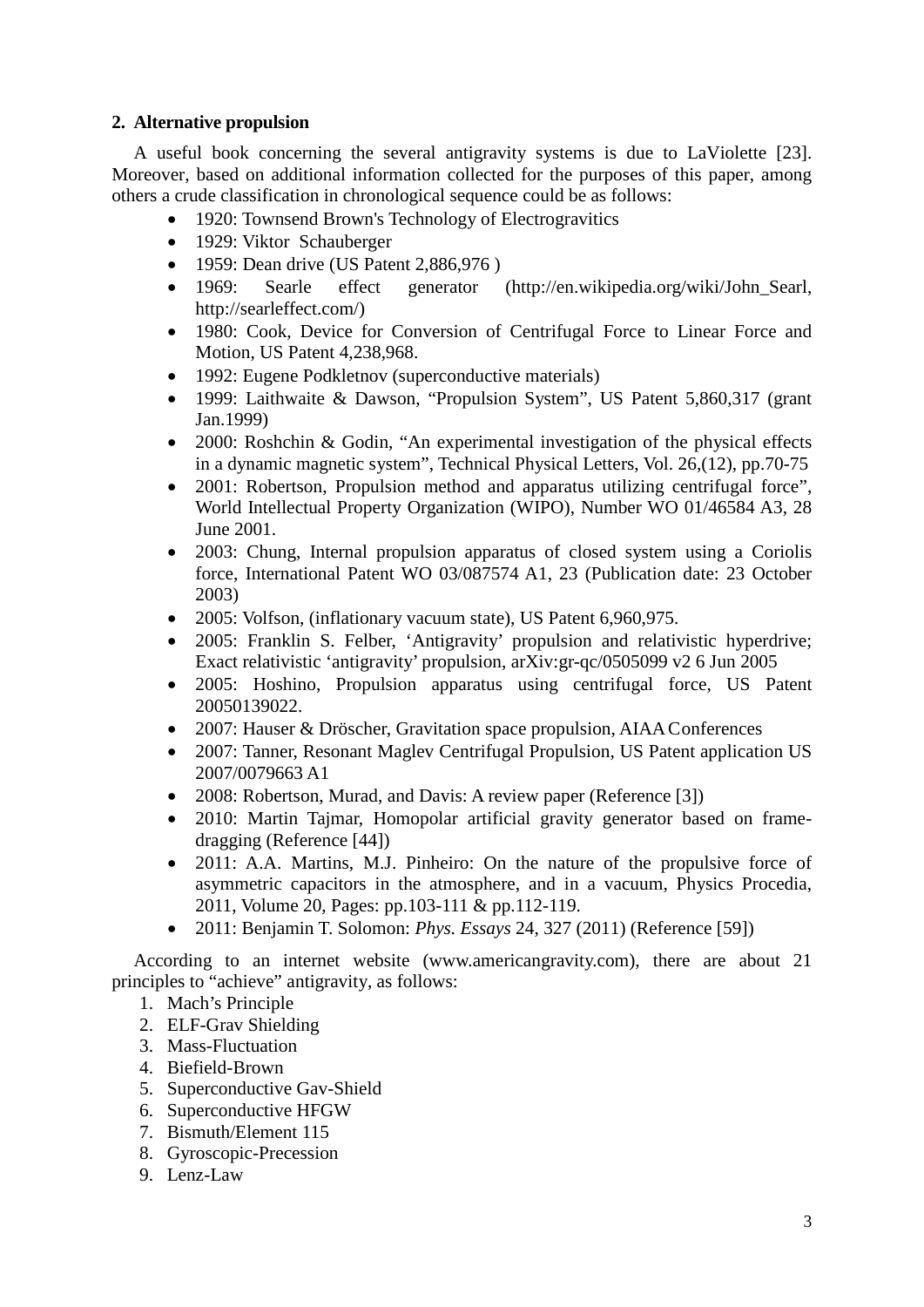- 10. GeoMagnetic Levitation
- 11. Rotating Magnetic Field Device
- 12. Hutchinson-Effect
- 13. Poynting Vector Propulsion
- 14. Einstein's UFT Effect
- 15. Casimir Force & ZP
- 16. Torsion Field
- 17. Electromagnetic Plenum Effect
- 18. Coanda-Effect Levitatio
- 19. Alt-Energy System
- 20. Boundary Layer Reduction & Stealth
- 21. Relativity Theory

An edited book and a review paper with collected information until 2010 is due to Millis [24,25]. In brief, he divides the relevant technologies in three main categories as follows: (i) Propellantless propulsion approaches (26 methods), (ii) Faster-than-light approaches (4 methods), and (iii) Energy conversion approaches (9 methods).

#### **3. The role of rotation**

From our childhood we all know and are impressed by the processing top that seems to "violate" the physical laws, as it does not fall down like the usual non-rotating objects. Of course, this occurs due to its axial angular momentum **L**, of which the change equals to the torque of top's weight, whereas the ground reaction is cancelled by this weight. Moreover, from the smallest atom up to the biggest planet motion, the rotation dominates and achieves a permanent repeated motion in dynamic equilibrium. Furthermore, within the context of biology and human behavior, it is worth-mentioning that if someone is going to fall down a cliff, instinctively rotates his hands to keep balance and avoid the downfall.

Rotation has been a matter of inspiration and research. There is a diffused feeling that physical laws may be somehow "violated" in rotating systems, and in any case even simple laws are a matter of interest [26]. There has been some work on relativistic rotating masses by Browne [60]. The gyroscopes are also a source of inspiration [27,57,58] although their capability has been disputed [17,18]. Also, in all drawings of flying saucers made by Viktor Schauberger (Fig.3) or those created by science fiction people, the rotation dominates (Fig.4) [28,29].



**Fig.3**: A typical flying saucer (Viktor Schauberger)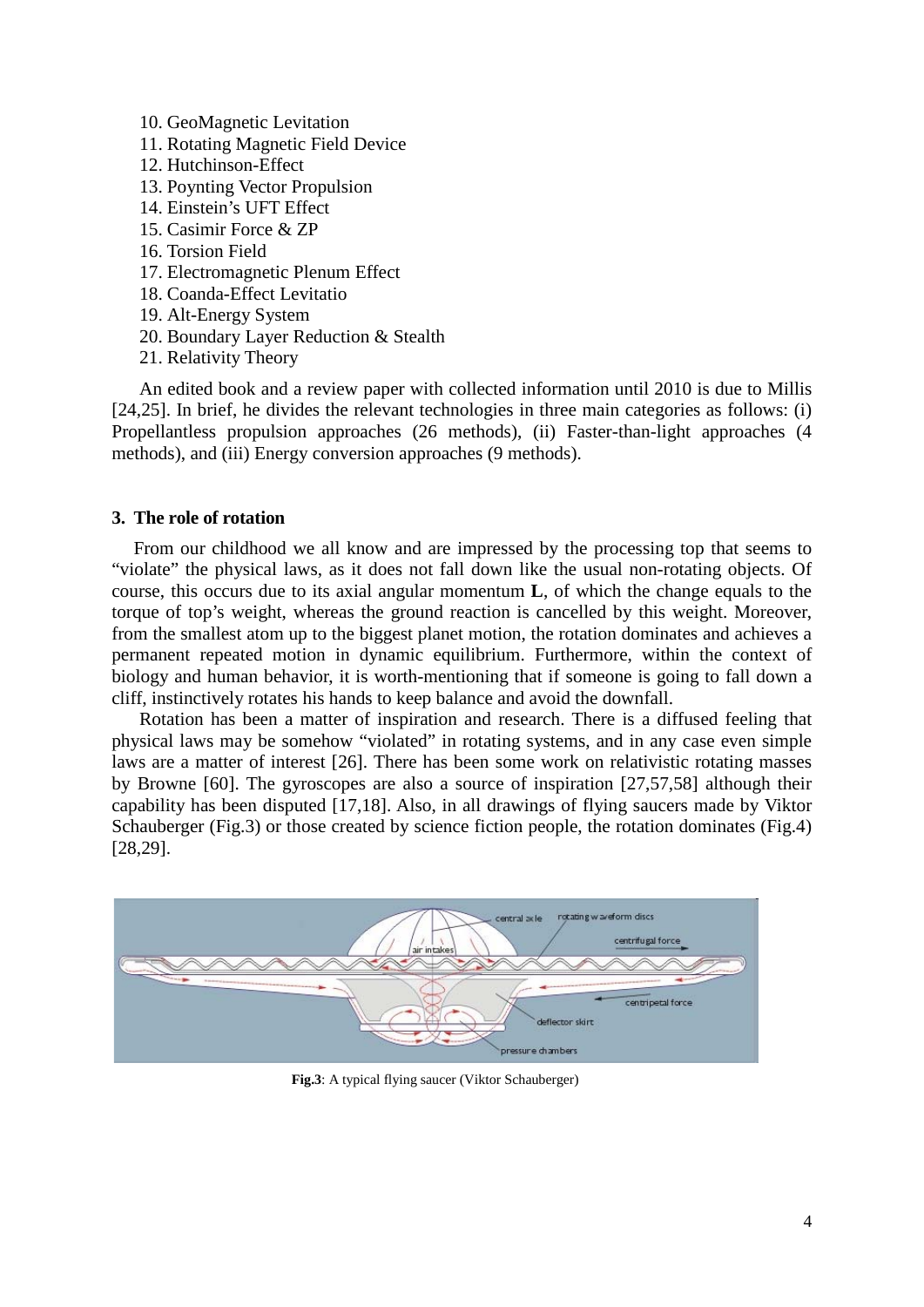

**Fig.4**: Flying saucers of Viktor Schauberger (http://en.wikipedia.org/wiki/Viktor\_Schauberger)



**Fig.5**: Alleged similarities between (a) DePalma's experiment and (b) the supposed deviation of Explore 1 (1958) (Source: http://www.brucedepalma.com/n-machine/spinning-ball-experiment/)

In the public domain, the first scientific attempt to study rotating gyroscopes is probably due to Bruce Eldridge De Palma (1935-1997), who was working at MIT as a lecturer in Photographic Science in the Laboratory of Dr. Harold Edgerton and directed 3-D color photographic research for Dr. Edwin Land of Polaroid Corporation. Based on photographic experiments he claimed to have measured a delay in a falling gyro or an increase of its upper level in an oblique shoot [30]. Although an elderly American professor of physics, who had relationships with Wernher von Braun's team, assured the author (in March 2011) that there is nothing strange happened during the launch of Explorer 1 (1958), for the sake of completeness we should mention that there are several people who relate the antigravity behavior in the upper level rise of experimental ball (in DePalma's experiment) with the alleged deviation of the satellite, as shown in Fig.5.

Thirteen years later, Hayasaka and Takeuchi measured a weight reduction of gyros when rotating in the right direction (spin vector pointing downward) [31]; he showed that the higher the gyro revolutions per minute the higher the weight loss. This finding was disputed by many others [32-38]. However, it is not perhaps widely known that Hayasaka insisted to his findings and eight years later he cooperated with three other coworkers and presented again similar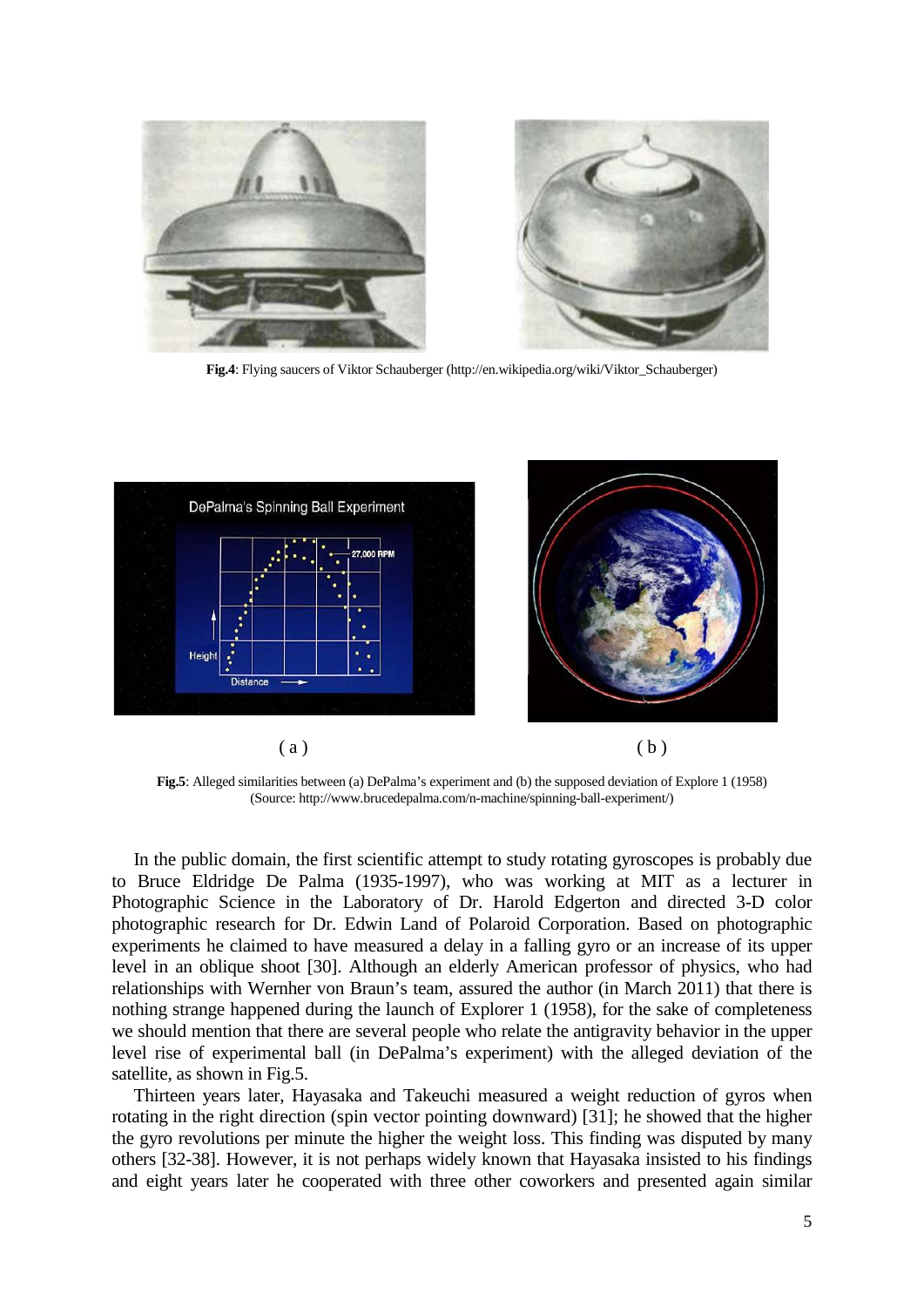measurements when the rotating gyro falls from a height [39] (unfortunately, the volume in which this paper belongs has been excluded from the electronic version of the Journal; so the interested reader has to ask for a hard copy in a library. Interestingly, the next year the Journal ceased). In contrast, Luo et al. [61] report that the differential acceleration between a rotating mechanical gyroscope and a nonrotating one was directly measured by using a double free-fall interferometer, and no apparent differential acceleration has been observed at the relative level of  $2\times10^{-6}$ . It means that the equivalence principle is still valid for rotating extended bodies, i.e., the spin-gravity interaction between the extended bodies has not been observed at this level. Also, to the limit of our experimental sensitivity, there is no observed asymmetrical effect or antigravity of the rotating gyroscopes as reported by Hayasaka et al.[31].

The latest paper concerning gyroscopes, and particular Laithwaite's experiments is probably due to Wayte [40] who reported a weight loss of 8 percent (it is noted that the aforementioned loss has been calculated as a time integral of measured impulse of the reaction force).

In their monograph, Correas [41] comment of the controversial findings by some of the abovementioned researchers [32-38], underlying that all relevant experiments were conducted at quite different angular velocities (Hayasaka's first series of experiments [31] were between 3,000-13,000 rpm and focused in 12,000-13,000 RPM while those of Quinn & Picard [36] were performed at 8,000 RPM, and those of Faller [33] at 6,000 RPM). In reference [41,p.58], Correas claim that "Hayasaka's results were well within the standard error of their measurements, and thus provided a much higher degree of accuracy of measurement than the results of the other/abovementioned groups". The explanation which Correas present is related to the significant role played by the magnitude of the angular velocity of the gyro. Based on their theory, they calculated that "*the gravitational oscillations of the electron are expressed in double swings as per Reich's equation:*  $s_e = \sqrt{K_{12}S/I_e} = 13,716.1$  *double swings per minute-org (DSPMO), which is equivalent to 12,858.8 RPM ≅ 13,000 RPM, very near to Hayasaka and Takeuchi [31] for observation of the maximal effect*". Also, "*the gravitational frequency of the electron is*  $\Psi_e = \sqrt{K_{kr} 5 / l_e}/4^3 = 214.3$  DSPS, which is half the aetherometric *frequency f <sup>e</sup> of the electron-graviton, whose actual value is 426.95 sec-1, thus leading to* 

#### *12.808.59 RPM)*".

Within this framework, the author wonders whether it is an accident that the rotations reported by DePalma [30] were 27,000 RPM, which are almost double of the critical value of 13,000 RPM. On the other point of view, the second Hayasaka's experiment (free fall: ref.[39]) was performed at 18,000 RPM, which is not directly related to the abovementioned 13,000 RPM in an apparent way.

Moreover, after a 12-years research Solomon [59] concluded that time dilation can be the source of gravitation effects. He has also presented the hypothesis that time dilation causes a shift in the center of mass.

For the completeness of the text it is worth-mentioning that in the field of relativistic physics based on rotation, the first clear reference to antigravity was made by Forward [42] in 1963, although he uses findings by Thirring-Lense in 1918-1921 that were translated in English by Mashhoon et al. [43]. Clearly, when a horizontal ring rotates around its vertical axis of symmetry, not only centrifugal force but also axial relativistic force appears; the latter is the antigravity force. In this context, one of the most recent papers is due to Tajmar [44].

#### **4. A critical analysis of Dean drive**

Concerning Dean Space drive, the results obtained in previous works [19-21] are summarized as follows. Two contra-rotating lumped masses, of eccentricity *r*, compose a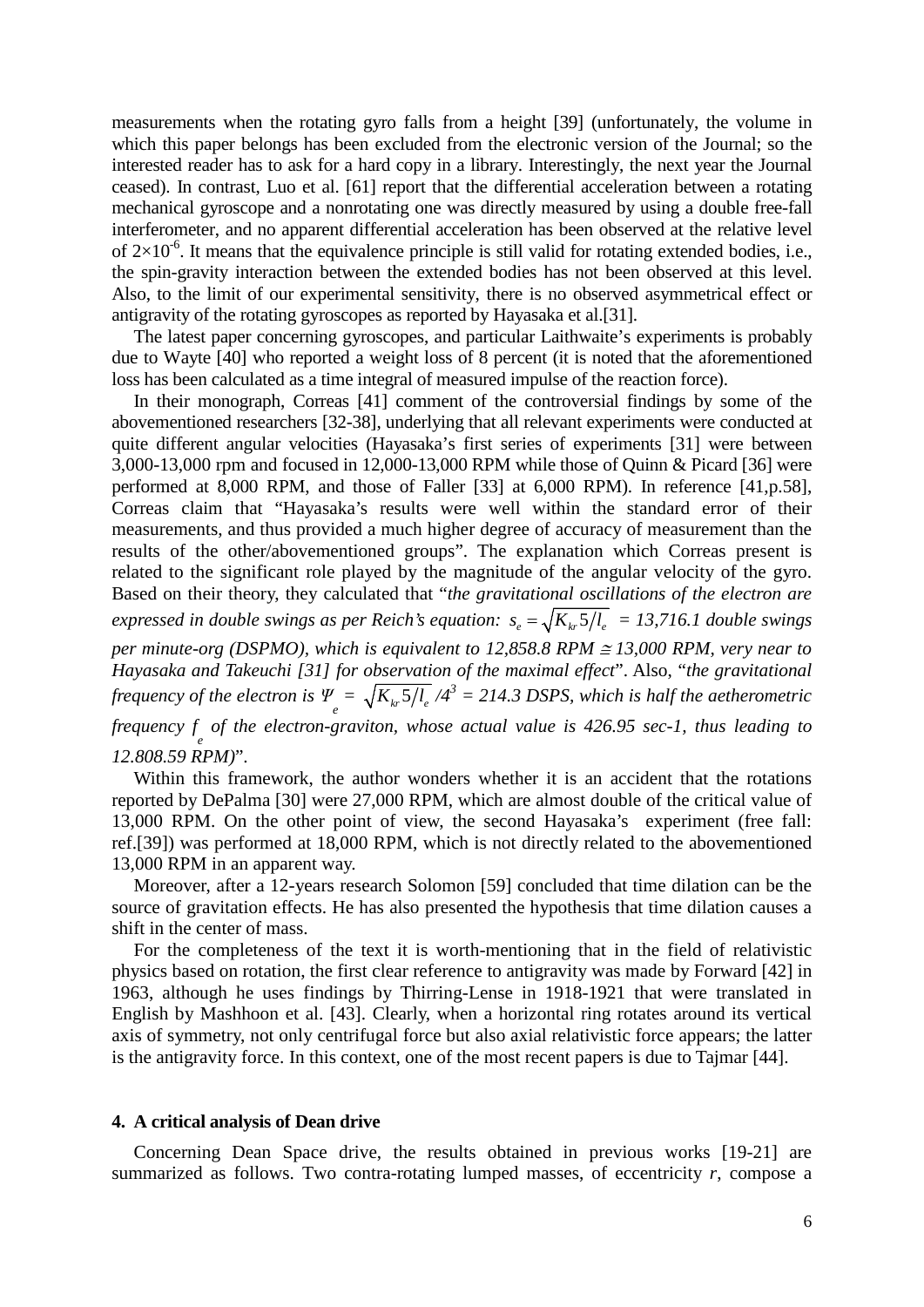mechanical system that has a certain amount of kinetic energy (Fig.6). If the motion takes place on the *xz*-plane, the *x*- and *z*-components of their linear momentum are harmonic and may be given in vector form by the formulas:

$$
\vec{\mathbf{p}}_{right} = m\omega r \cdot \left\{-\sin\phi, \cos\phi\right\}^T \quad \text{and} \quad \vec{\mathbf{p}}_{left} = m\omega r \cdot \left\{\sin\phi, \cos\phi\right\}^T \tag{1}
$$

for the right and the left mass, respectively. The polar angle is given by  $\phi = \phi_0 + \omega t$ , where  $\phi_0$  represents its initial value,  $\omega$  is the constant angular velocity, and *t* is the elapsed time.



**Fig.6**: The concept of Dean's space drive. (a) Initial position at  $t = 0$ , (b) Current position at every time  $t > 0$ .

Therefore, the total sum of both linear momentums will be:

$$
\vec{\mathbf{p}}_{total} = m\omega r \cdot \left\{0, 2\cos\phi\right\}^T \quad \text{(in the z-direction only)},\tag{2}
$$

whereas the total angular momentum vanishes  $(\vec{L}_{total} = \vec{0})$  thus not introducing gyroscopic phenomena. Based on these elementary mechanics, the result of attaching the aforementioned couple of rotating masses to an object is a matter primarily dependent on the initial value  $\phi_0$ at which the object is left free to fall down. In more details, if  $\phi_0 = 0$  (horizontal rods moving upwards) the initial linear momentum is maximum thus making it possible to transfer a large portion of it to the object after 90 degrees of rotation. In this way, it is possible the object to move upwards like a projectile in a vertical upward shoot and then fall down. In [20,21] analytical formulas have been obtained for the time needed to reach its upper position and to return from it to the ground. It should be clarified that by raising the body to the distal point several rotations of the arms may be performed.

#### **5. Variations of Dean drive**

As was previously mentioned, the circular path on which the eccentric masses move causes positive and negative vertical impulses when the mass moves above or below the horizontal level through the center, respectively. The latter prevent the system to produce a thrust. Therefore, in order to be released from the lower part, many attempts have been made as follows.

One of them is to force the mass to move along a shorter radius in the lower part [45,46] but the reduction of it through an external shell causes undesired reaction forces, which cancel the supposed benefit (Fig.7).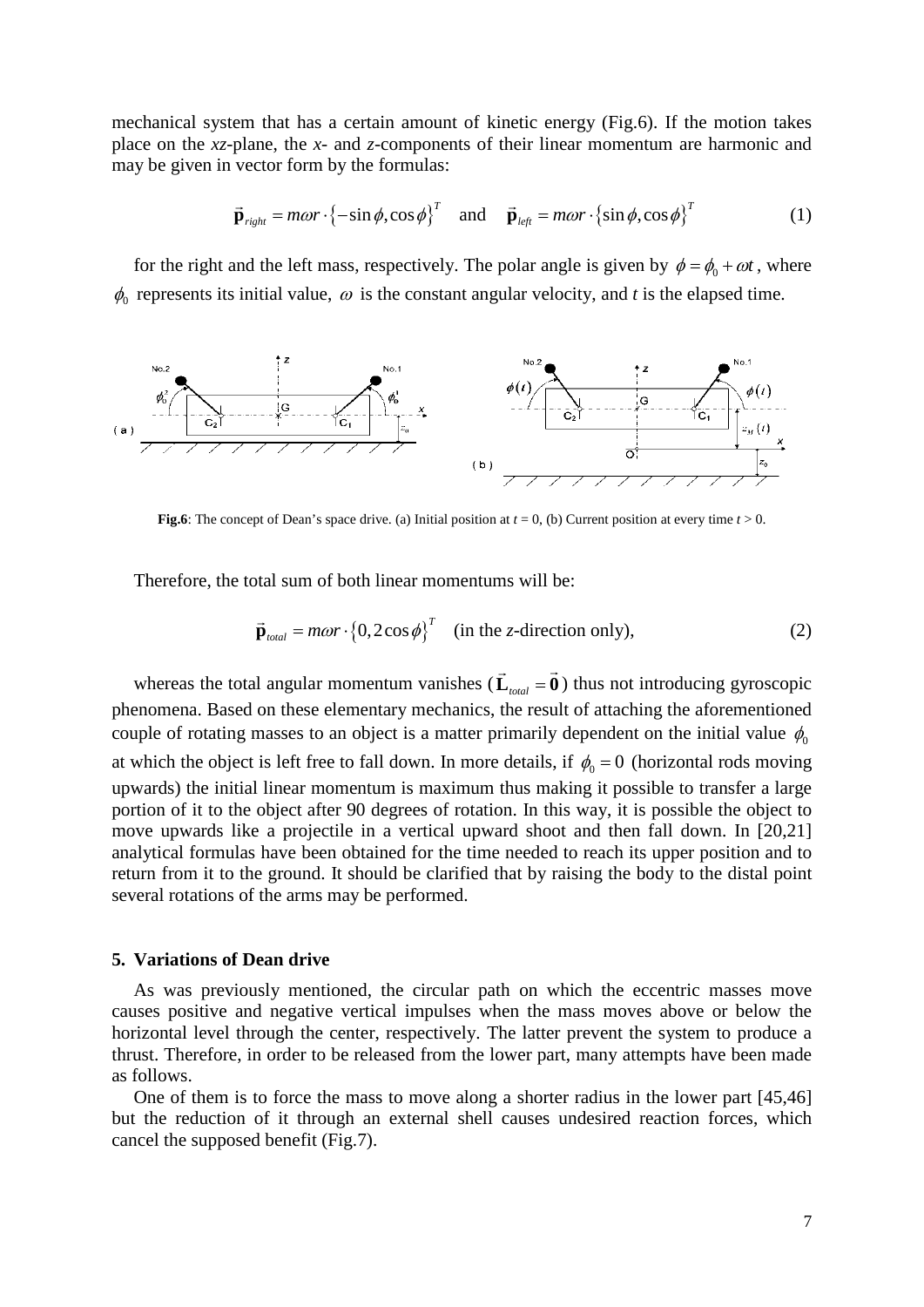

**Fig.7**: Two ways to modify the lower radius in the path of the eccentric masses. (a) from Ref.[45], and (b) from Ref.[46]

The second attempt was to vary the angular velocity in the upper and lower circular parts but the problem is that every 360 degrees the mass passes again through the same point and therefore the change in linear momentum is zero; even an exponential variation does not lead to positive results [19,20]. Nevertheless, it has been previously found that during the rotation of a mass, if the beginning of time measurement is a little after the lower dead point (the mass goes upwards), it is possible to increase the angular velocity and achieve the object to which the propulsive unit is attached to hover for a while, being entirely immobile. However, when the mass tends to approach the upper dead point the angular velocity tends to infinity thus not allowing continuing hovering [20]. The formula obtained for the variation of the angular velocity is as follows:

$$
\omega(t) = \frac{\left[ -\left(\frac{g}{\mu}\right)t + \left(\omega_0 \cos \phi_0\right) \right]}{\sqrt{1 - \left[ -\left(\frac{g}{2\mu}\right)t^2 + \left(\omega_0 \cos \phi_0\right)t + \sin \phi_0 \right]^2}}, \quad -\frac{\pi}{2} < \phi(t) < \frac{\pi}{2}
$$
(3)

with

$$
\mu = \frac{2mr}{(2m+M)}
$$
\n(4)

whereas  $\omega_0$  denotes the initial angular velocity,  $\phi_0$  is the initial polar angle at time  $t = 0$ , *m* is the eccentric mass at radius *r* and *M* is the mass of the object.

Again, while short-time hovering is possible the singular denominator of the form  $(1-(...)^2)$  does not allow it for more than half a cycle. I guess someone will be able to comment on the nature of the denominator, which is reminiscent of relativity theory, although it is probably irrelevant.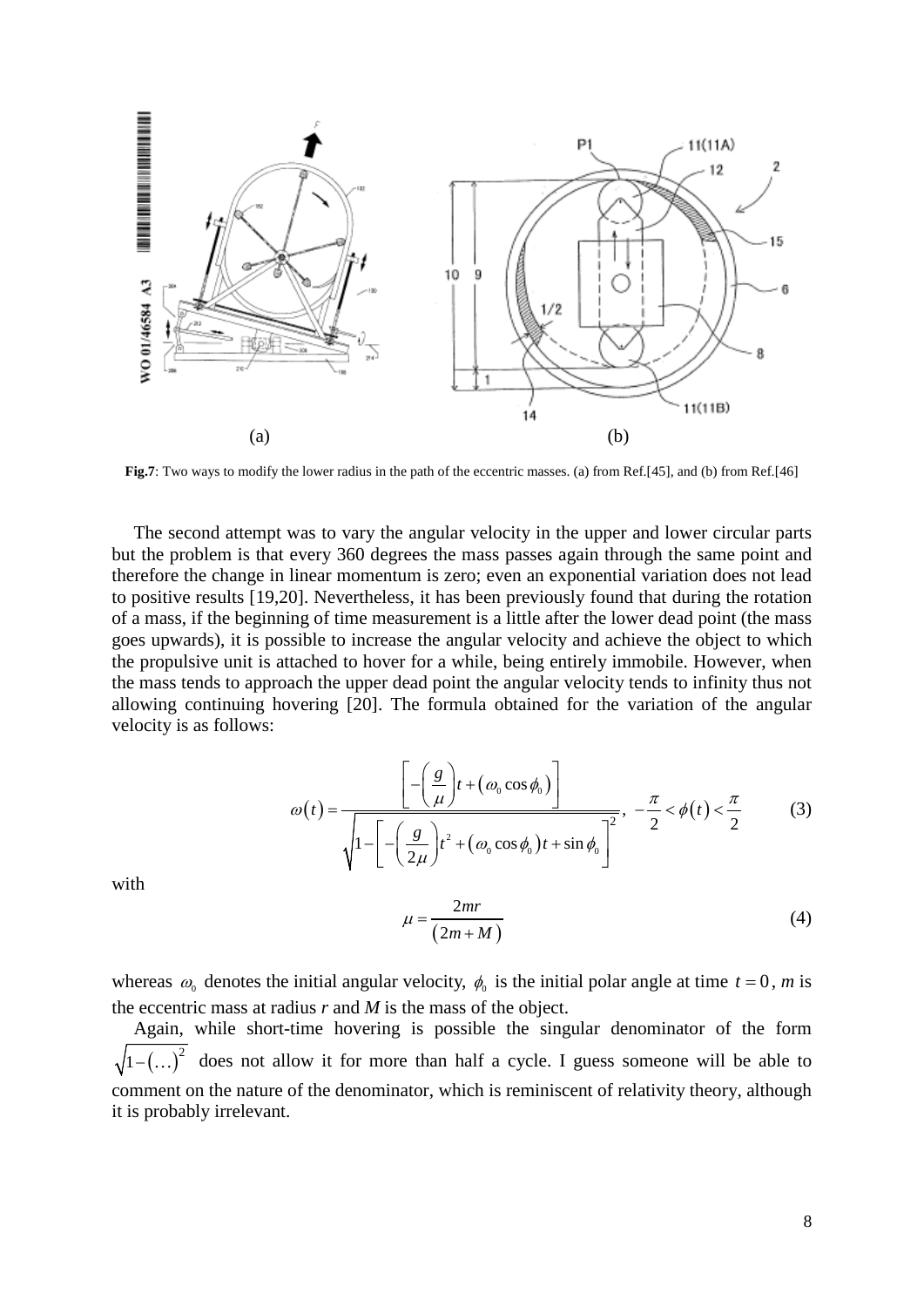#### **6. "Breaking" the circle and the symmetry by a synchronized spinning**

The idea was inspired by nature as follows. In America, there is a kind of birds, called *hummingbirds*, which possess an extraordinary capability. In order to hover, a hummingbird's wings move back and forth horizontally drawing a narrow but elegant figure-eight in the air with each full stroke. The stroke is continuous –like a Möbius strip– which is the symbol of infinity. The hummingbird can hover for 50 minutes, while moving their wings 53 times per second (approx. 3000 rounds per minute) [47,48]. The interested reader may consult many internet videos such as those in [5].

The above idea was the source of inspiration to construct a differential mechanism, a device to reproduce the figure-eight shape. Later, we accidentally found that an inventor from Canada had developed an apparatus to simulate wing movement for ornithopters [54].

Moreover, we have followed the abovementioned idea of the figure-eight path, by transforming the circumference of a circle (on which an eccentric mass moves) as follows.

This is achieved by deforming the 'circle' in two successive ways. First the 'circle' is folded by rotating its lower part around the vertical axis of symmetry thus producing a crossed figureeight-shape, which entirely lies on the vertical plane. Second the latter planar path is further bent in such a way that it perfectly lies over the surface of a hemisphere, the latter having a center 'O' and a radius r. These two successive deformation steps lead to a new, fully three-dimensional, curvilinear path that lies entirely above or entirely below the center of the hemisphere; henceforth it is called 'figure-eight-shaped' path. It is clarified that in this final configuration of the mechanism, the immobile end of every connecting bar is pinned to the centre of the hemisphere while the second end carries the corresponding mass. Consequently, one could say that –in this way– the proposed procedure achieves to create a new path on which only the upper, or only the lower half of the initially considered circular path, operate. Despite this fact, it has been theoretically verified that the maximum upward force is equal and opposite to the maximum downward force thus net propulsion is still impossible [49]. The mechanical device capable of producing the aforementioned figure-eight-shaped path has been presented in [49-53] and for the completeness of the text it is shown in Fig.8.



**Fig.8**: The prototype mechanism. In the left part the arrows show the directions of the two simultaneous rotations, while in the right part the figure-eight-shaped path is clearly illustrated for two different views.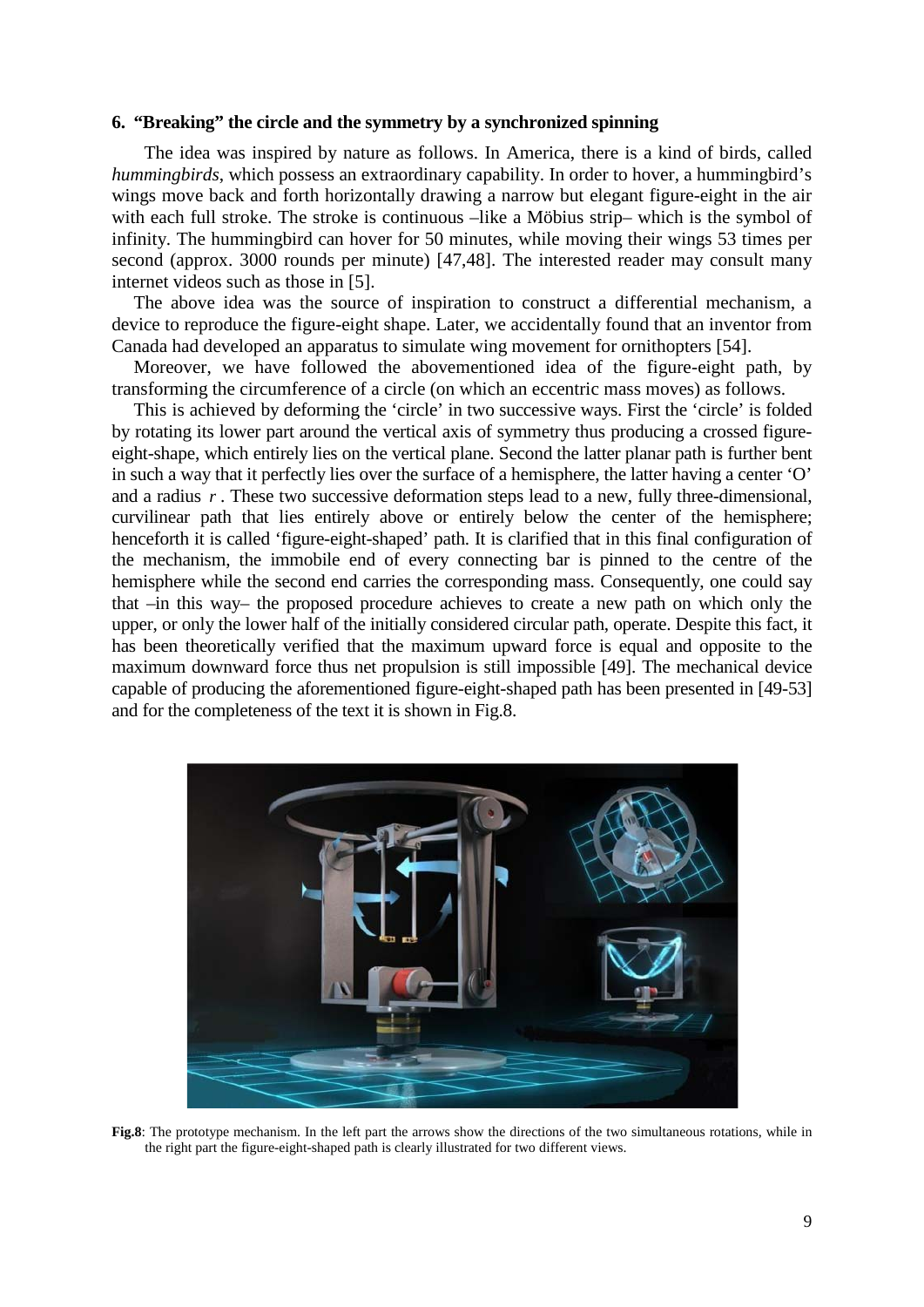In more details, the rotating masses are those two yellow ones at the end of the two rods (Fig.8). When only the red electric motor operates, the two masses move uninterruptedly along the figure-eight-shaped illustrated path so as the lower part (beyond the center of the sphere) vanishes. But even in this case, we cannot avoid the rotating mass not to pass through the same point every 360 degrees. Therefore, as a mechanical solution to overcome the aforementioned shortcoming**,** we propose the breakdown of the path symmetry through spinning. In more details, we impose a second rotation about the vertical axis of symmetry. Therefore, if the second rotation is characterized by an angular velocity that primarily is not an integer multiple of the first one, a *non-rational* ratio of the two aforementioned rotations ensures that the mass should never pass through the same point in the 3D Cartesian space; illustrative simulations for several ratios may be found in reference [52].

#### **7. Figure-eight-shaped paths**

Somehow related, the figure-eight shape hardly appears in the flexible gyroscope manufactured by Eric Laithwaite [55-58]. In his construction one can notice the existence of two electric motors of which the combination leads to the aforementioned figure-eight in the deformed beams of the gyroscope [55]. In our case, we have practically done the *opposite*. I am sure that if Laithwaite (1921–1997) did not leave us at the age of 76, he would have discovered this point.

Again, we have intentionally created a large figure-eight track (Fig. 8) and due to the second rotation in conjunction with the variable elasticity, as the figure-eight-shaped path tends to straighten we achieve to create forces in the system. In more details, let us consider the particular case in which every rod moves always in the lower hemisphere (below the center of the sphere). Then, when the rods are found in the lower position they have their minimum radial force (smallest tensile elongation) whereas when they are horizontal they have their maximum one (largest tensile elongation). Although a crude mathematical analysis has led to elegant closed form expressions of the impulse  $I<sub>z</sub>$  that suggest weight loss [52]:

$$
I_z = I_{z, rigid} + I_{z, tension}
$$
 (5)

where

$$
I_{z, rigid} = 2m\omega r \sin 2\theta \tag{6}
$$

and

$$
I_{z, tension} = c_0 \theta + c_2 \sin 2\theta + c_4 \sin 4\theta + c_6 \sin 6\theta, \qquad (7)
$$

the violation in the conservation of linear momentum in the vertical direction is something that has to be further explored. Despite the mathematics, the question "*how it is possible to develop thrust using internal forces?*" is reasonable. An answer could be possibly based on Solomon's theory [59], according to which time dilation can be the source of gravitational effects.

#### **8. Discussion**

The replacement of rockets by other advanced means is an ongoing procedure [4]. The application of purely mechanical means is against the known physical laws. The rotation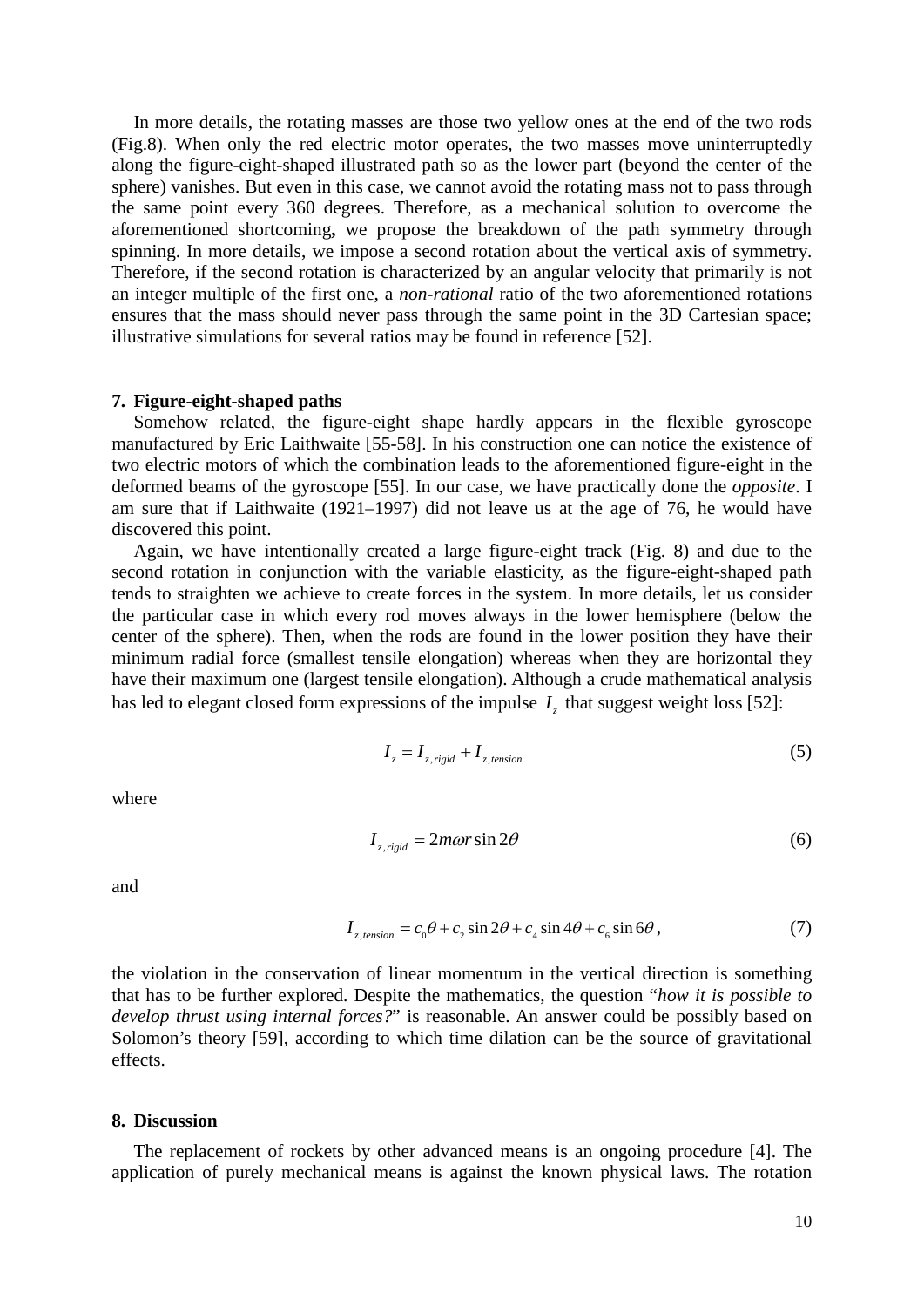plays an important role, which is under investigation. In a few words, we would like to develop centrifugal forces to support a rotating device in the same way that nearly horizontal radial strings can hold an object still (thanks to the elastic deformation of the strings). The application of hybrid mechanical-electromagnetic systems is also under investigation.

As physics is primarily an experimental science, despite the fact that is usually standardized in the form of mathematical laws, nobody can entirely reject a new idea.

To give an example about the difficulty with which the mankind conquers the knowledge, even Lord Kelvin in 1895 said the famous phrase "*Heavier-than-air flying machines are impossible*". Below we highlight some interesting points/stations in the technological evolution of propulsion during the last century.

Although all experts were expecting that it would be Samuel Langley (Smithsonian Institution Secretary) who would achieve to fly an airplane, this was finally done by Wright Brothers, two simple people involved in bicycle business. But in 1901, at Kill Devil Hills, North Carolina, the Wright Brothers flew the largest glider ever flown, with a 22-foot wingspan, a weight of nearly 100 pounds and skids for landing. However, many problems occurred: the wings did not have enough lifting power; forward elevator was not effective in controlling the pitch; and the wing-warping mechanism occasionally caused the airplane to spin out of control. In their disappointment, they predicted that *man will probably not fly in their lifetime*. In 1903, the New York Times (newspaper) wrote: maybe in *1 million to 10 million years* they might be able to make a plane that would fly. Despite these reverses, in 1909 the U.S. Government bought its first airplane, a Wright Brothers biplane, on July 30; the airplane sold for \$25,000 plus a bonus of \$5,000 because it exceeded 40 mph.

In 1903, H.G. Wells, a famous science fiction writer, anticipated *gravitational propulsion* methods when he described gravity repelling "cavorite" (*The First Men in the Moon*) (Source: http://en.wikipedia.org/wiki/H.\_G.\_Wells, and some patents). Today, many writers such as [62] are inspired by similar topics.

In 1926, Robert Hutchings Goddard successfully launched a rocket in USA; it is reminded that he started in 1907. It is worth-mentioning that in 1927, the German Rocket Society was formed, and the German Army began a rocket program in 1931 (the German government paid much more attention to Goddard's work than the US government did).

In 1957, the first man-made vehicle purpose built to reach space was Sputnik 1 launched on an R-7 rocket by the USSR. Also, in 1958: Explorer 1 was the first satellite launched by the United States when it was sent into space on January 31, (http://www.nasa.gov/mission\_pages/explore[r/\)](http://www.nasa.gov/mission_pages/explorer/). Since then, rockets are the main characteristic of all subsequent space vehicles.

Today, in November 2011, an Internet search reveals a few millions of references on the term advanced propulsion or 'antigravity'. Over 200 US patents related to antigravity propulsion devices (although they are entitled a different word) have been granted to date. Many others have been granted from EPO, WIPO and others. Gyroscopes, Ion/Hall thrusters , superconductive materials as well as electromagnetics constitute an alternative type of advanced propulsion. Many Institutes have been founded (IASSPES, Tau Zero Foundation, MorningStar, et cetera).

In conclusion, the death of Rocket Science is only a matter of time.

## **References**

- [1] Martin Tajmar, *Advanced space propulsion systems*, Springer-Verlag, Wien-New York, 2003.
- [2] Claudio Bruno, and Antonio G. Accettura (Eds.), *Advanced propulsion systems and technologies: Today to 2020*, Volume 223 Progress in Astronautics and Aeronautics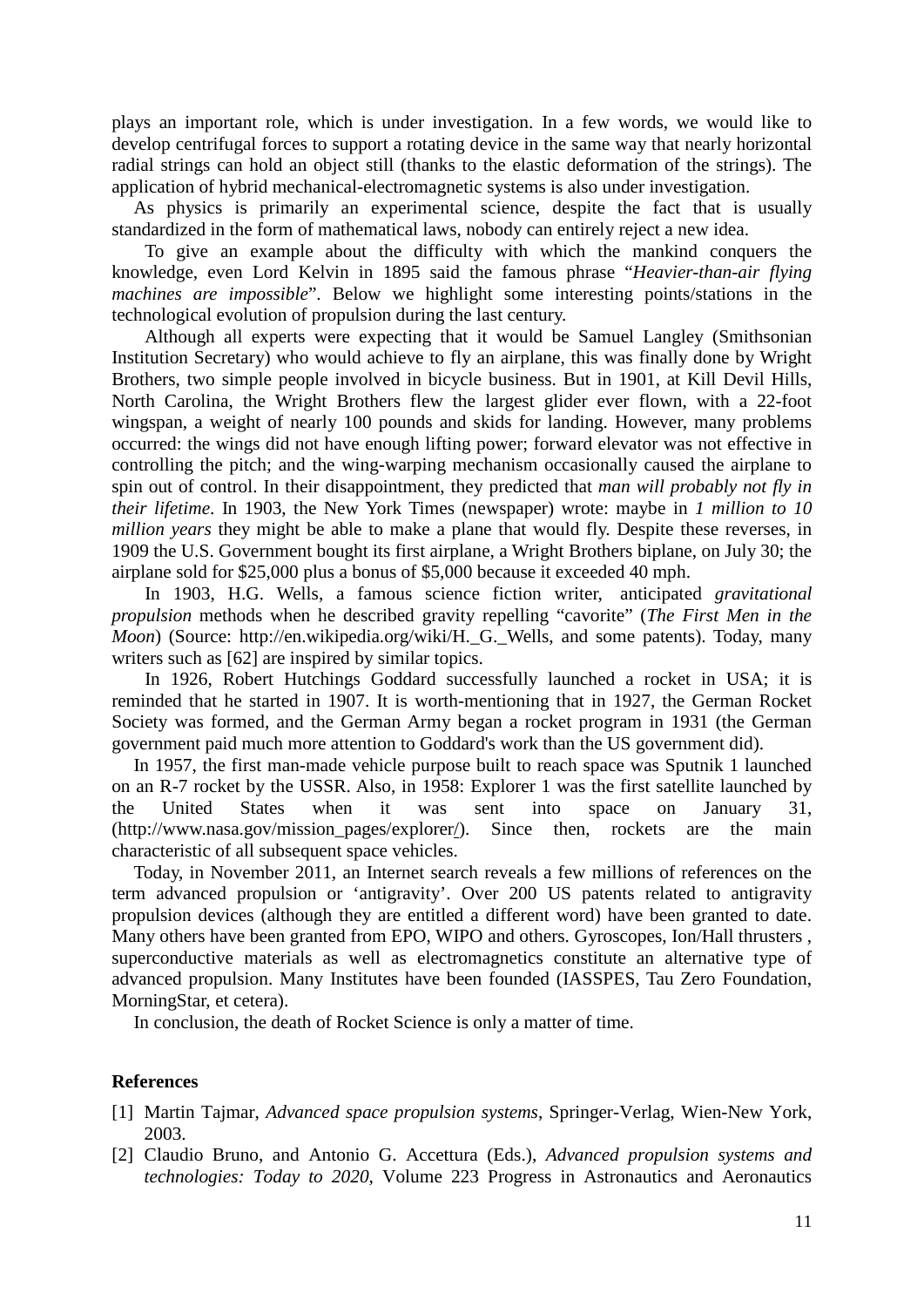(Frank K. Lu, Editor-in-Chief), American Institute of Aeronautics and Astronautics, Virginia, 2008.

- [3] Glen A. Robertson, P.A. Murad and Eric Davis, New Frontiers in Space Propulsion Sciences. *Energy and Conversion Management*, 49 (2008), pp. 436–452.
- [4] Glen A. Robertson, Darryl W. Webb, The Death of Rocket Science in the 21st Century, *Physics Procedia*, Volume 20, 2011, Pages 319-330 (Space, Propulsion & Energy Sciences International Forum).
- [5] Inertial propulsion: http://www.youtube.com/watch?v=EfuIJcZX3jc Gyroscope:<http://www.youtube.com/watch?v=0cjleOJueqE&feature=related> Flying snake (National Geographic):<http://www.youtube.com/watch?v=iwDAsJCB2Pg> Hummingbird: (i) [http://www.youtube.com/watch?v=hjnc1kHMDDo&feature=player\\_embedded](http://www.youtube.com/watch?v=hjnc1kHMDDo&feature=player_embedded) (ii) [http://www.jcmdi.com](http://www.jcmdi.com/)
- [6] Edward Norman Gardiner, *Athletics in the ancient world*. Dover, New York (2002)
- [7] Norman L. Dean, "System for converting rotary motion into unidirectional motion," US Patent 2,886,976, May 19, 1959; also: US Patent 3,182,517, May 11, 1965; http://deanspacedrive.org
- [8] John Campbell, Jr., The Space Drive Problem, *Astounding Science Fact and Fiction*, June 1960, page 98.
- [9] Richard F. Dempewolff, Engine with Built-in Wings, *Popular Mechanics*, Sept. 1961, pp. 131-134 & pp. 264-266.
- [10] William O. Davis, Ph.D., The Fourth Law of Motion, *Analog*, May, 1962., pg 103
- [11] Gaston Burridge, Toward Antigravity, *Rosicrucian Digest*, Vol. XL, No.4, April 1962, pp. 136-139.
- [12] G. Harry Stine, Detesters, Phasers and Dean Drives, *Analog*, June 1976, page 75.
- [13] Steven M. Hampton, *From Dean Drives and Davis Mechanics*: *Inertial Propulsion and the Manipulation of Time in Symmetrical Systems* ©, Ebook, Apple Communications, London Mills, Illinois, 2007, 2011 (ISBN 518 373).
- [14] Ilia. I. Blekhman, "*Vibrational Mechanics: Nonlinear dynamic effects, General approach, Applications*", World Scientific, Singapore, 2000 (p.15 and p.19).
- [15] G. Yu. Stepanov, "Why is it impossible to have 'Dean's Apparatus'?," *Jour. Priroda*, vol. 7, 1963, pp. 85-91 (in Russian).
- [16] I.F. Goncharevich, *Dynamics of vibrational transportation*. Nauka, Moscow (1972); p. 244 [in Russian]
- [17]Marc G. Millis and N. E. Thomas, "*Responding to Mechanical Antigravity*," NASA/TM-2006-214390, AIAA-2006-4913, December 2006. Available at: <http://gltrs.grc.nasa.gov/reports/2006/TM-2006-214390.pdf>
- [18] Marc G. Millis, "Assessing Potential Propulsion Breakthroughs," In: E. Belbruno, Ed., Issue 'New Trends in Astrodynamics and Applications', New York, *Annals of the New York Academy of Sciences*, vol. 1065, Dec. 2005, pp. 441–461.
- [19] Christopher Gabriel Provatidis, Some issues on mechanical antigravity mechanisms using two contra-rotating masses, *Proceedings 3rd International Conference on Experiments/Process/System Modeling/Simulation & Optimization* (3rd IC-EpsMsO), Athens, 8-11 July, 2009.
- [20] C. G. Provatidis "Some issues on inertia propulsion mechanisms using two contrarotating masses," *Theory of Mechanisms and Machines*, vol. 8, no. 1, Apr. 2010, pp. 34- 41.
- [21]C. G. Provatidis, A Study of the Mechanics of an Oscillating Mechanism, *International Journal of Mechanics*, Volume 5, Issue 4, 2011, pp. 263-274.
- [22] C. G. Provatidis, M. Gamble, Support forces in a synchronized rotating spring-mass system and its electromagnetic equivalent**,** *Technical Report*, *Released by Boeing Co.*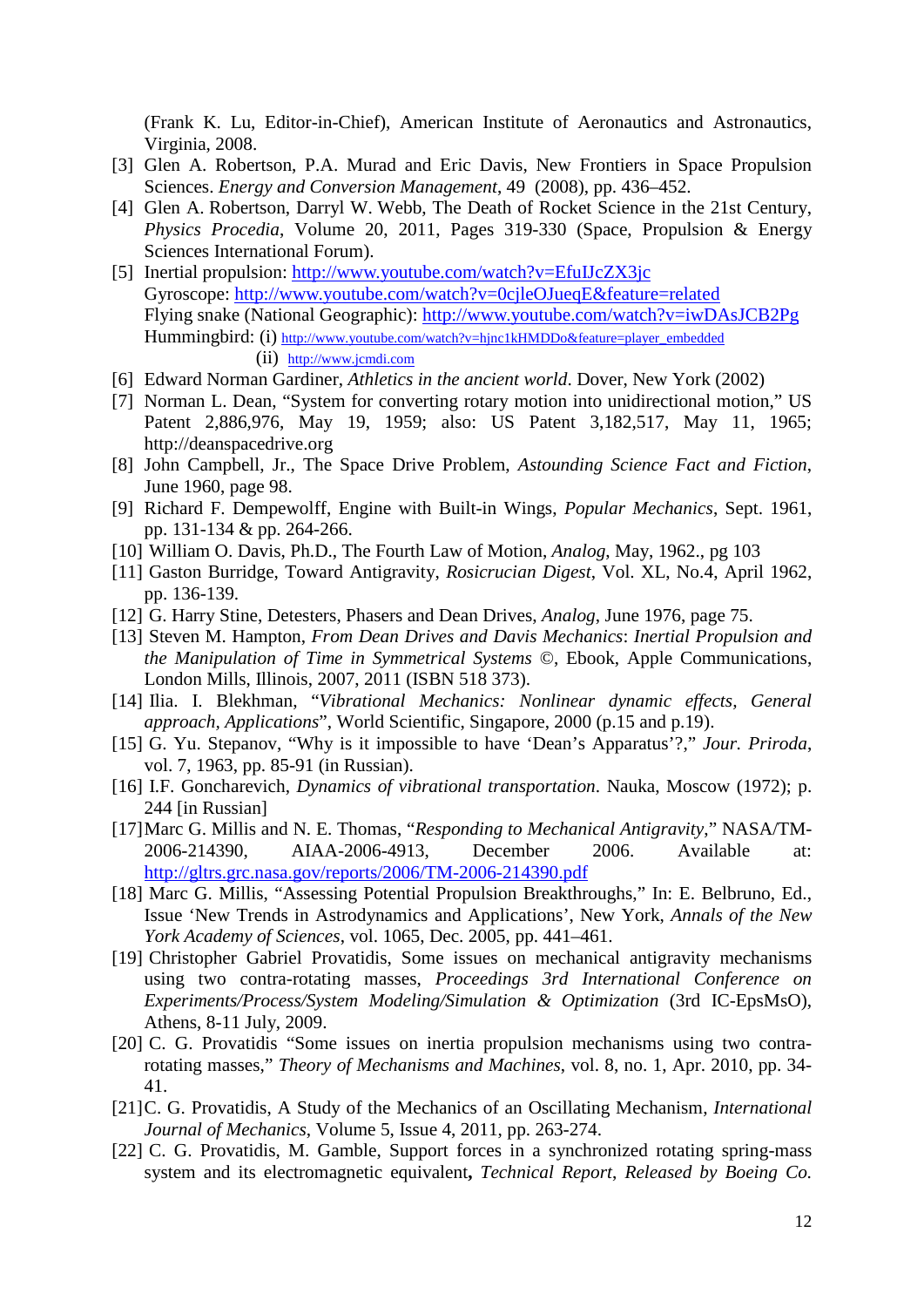*(BOE063011-447)*, 31 August 2011.

- [23] Paul A. LaViolette, *Secrets of Antigravity Propulsion*: Tesla, UFOs, and Classified Aerospace Technology, Bear & Company, Rochester, Vermont, 2008.
- [24] Marc G. Millis, Progress in revolutionary propulsion physics, Paper IAC-10-C4.8.7. In: *Proceedings 61st International Astronautical Congress*, Prague CZ, 2010.
- [25] Marc G. Millis and Eric W. Davis , Frontiers of Propulsion Science, *Progress in Astronautics and Aeronautics Series*, 227, Published by AIAA, © 2009, 740 pages, Hardback
- [26] Kern E. Kenyon, Newton's Third Law for Rotary Motion Derived, *Physics Essays*, volume 18, number 2, 2005, pp. 174-176.
- [27] Eric Lathwaite, *An inventor in the Garden of Eden*, Cambridge University Press, 1994.
- [28] Renato Vesco, and David Hatcher Childress, *Man-made UFOs 1944-1994: 50 years of suppression*. Adventures Unlimited Press, Stelle, Illinois, 1994. ISBN 0932813232.
- [29] Jack Follett, *Special Report 2011: Hitler's secret UFO weapons in War II and beyond*, Huebner Marketing & Consulation Associates, Norderstedt, 2011.
- [30] Bruce dePalma, The Tuning Fork Experiment, In: R.L. Dione, 1976 (ISBN 553-02723-150); see also:<http://www.brucedepalma.com/n-machine/spinning-ball-experiment/>
- [31] H. Hayasaka, S. Takeuchi, Anomalous weight reduction on a gyroscope's right rotations around the vertical axis on the earth. *Physical Review Letters* 63 (25), 2701-2704 (1989)
- [32] E.G. Adelberger, Science correspondence on paper by Hayasaka & Takeuchi. *Nature* 345:121 (1990)
- [33] J. E. Faller, [W. J. Hollander,](http://publish.aps.org/search/field/author/Hollander_W_J) [P. G. Nelson,](http://publish.aps.org/search/field/author/Nelson_P_G) and [M. P. McHugh,](http://publish.aps.org/search/field/author/McHugh_M_P) Gyroscope-weighing experiment with a null result. *Phys Rev Lett* 64:825–826 (1990)
- [34] M. MacCallum, Does a spinning mass really lose weight? *New Scientist* N1704:30 (1990)
- [35] Nitschke JM, Wilmarth PA, Null result for the weight change of a spinning gyroscope. *Phys Rev Lett* 64: 2115–2116 (1990)
- [36] T.J. Quinn, A. Picard, The mass of spinning rotors: no dependence on speed or sense of rotation. *Nature* 343, 732-735 (1990)
- [37] S.H. Salter, Good vibrations for physics. *Nature* 343:509–510 (1990)
- [38] Akira Imanishi, Koichi Maruyama, [Shoichi Midorikawa a](http://jpsj.ipap.jp/cgi-bin/findarticle?journal=JPSJ&author=S%2EMidorikawa)nd [Teruhisa Morimoto,](http://jpsj.ipap.jp/cgi-bin/findarticle?journal=JPSJ&author=T%2EMorimoto) Observation against the weight-reduction of spinning gyroscopes. *J Phys Soc Japan* 60:1150–1152 (1991)
- [39] H. Hayasaka, H. Tanaka, T. Hashida, T. Chubachi, T. Sugiyama, Possibility for the existence of anti-gravity: evidence from a free-fall experiment using a spinning gyro. *Speculations in Science and Technology* 20, 173-181 (1997)
- [40] Richard Wayte, The phenomenon of weight-reduction of a spinning wheel. *Meccanica* 42:359-364 (2007)
- [41] P. & A. Correa, Gravitational Aetherometry, Monograph AS3-II.10, 2002, 2006.
- [42] Robert L. Forward, Guidelines to Antigravity, *American Journal of Physics* 31(3), 166- 170 (1963)
- [43] Bahram Mashhoon, Friedrich W. Hehl, Dietmar S. Theiss, On the Gravitational Effects of Rotating Masses: The Thirring-Lense Papers, *General Relativity and Gravitation* 16(8), 711-750 (1984)
- [44] M. Tajmar (2010), Homopolar artificial gravity generator based on frame-dragging, *Acta Astronautica*, 66(9-10), 1297-1301 (2010)
- [45] D.B. Robertson, Propulsion method and apparatus utilizing centrifugal force, WO 01/46584 A3, 28 June 2001.
- [46] M. Hoshino, U.S. Patent for "Propulsion apparatus using centrifugal force," No. 20050139022 (Filed 7 Jan. 2004; Published: 30 June 2005)